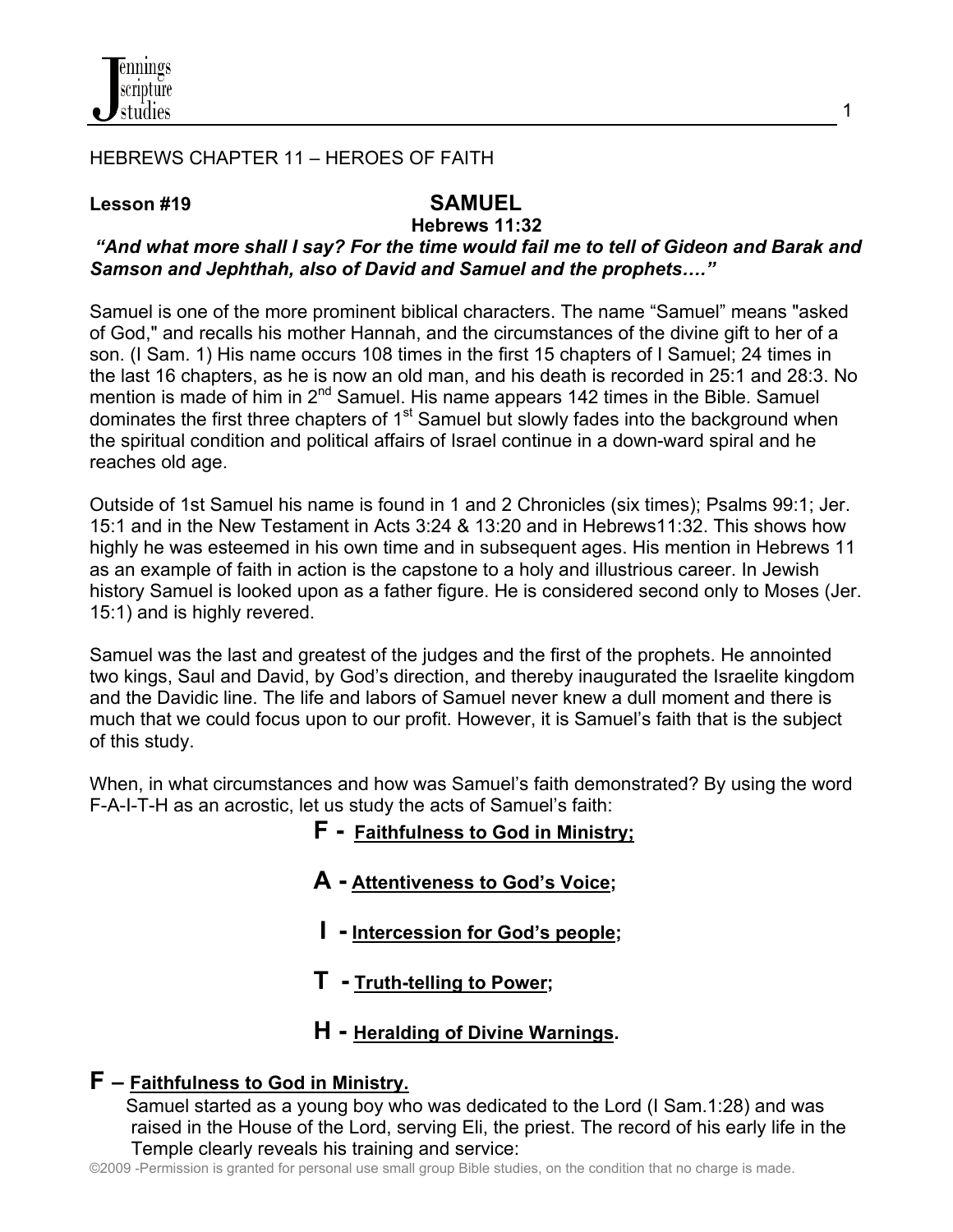- I Sam. 2:11 "…. *the child ministered to the LORD before Eli the priest."*
- I Sam. 2:18 *"Samuel ministered before the LORD, even as a child."*
- I Sam. 2:21 "….*the child Samuel grew before the LORD."*
- I Sam. 2:26 *"And the child Samuel grew in stature, and in favor both with the LORD and men."* (This statement is reminiscent of what is said about the boyhood of Jesus in Luke 2:52 - *"And Jesus increased in wisdom and stature, and in favor with God and men."*)
- I Sam. 3:1 *"Now the boy Samuel ministered to the LORD before Eli."* (In each of the above references the word "*child"* or *"boy"* in the Hebrew is the same and is used for a child, male or female, from infancy to adolescence.)
- I Sam. 3:19 *"So Samuel grew, and the LORD was with him and let none of his words fall to the ground."* The statement means "*his words proved to be true";* "*his words were weighty with authority"*; *"let none of his words fail.*" Here we see that he is now more mature and begins to speak for God.
- I Sam. 3:20-21 *"And all Israel from Dan to Beersheba knew that Samuel had been established as a prophet of the LORD. Then the LORD appeared again in Shiloh. For the LORD revealed Himself to Samuel in Shiloh by the word of the LORD."* Here we are to understand that Samuel is now mature and recognized and respected by the people as a full-fledged prophet of God.
- I Sam. 7:15-17 *"And Samuel judged Israel all the days of his life. He went from year to year on a circuit to Bethel, Gilgal, and Mizpah, and judged Israel in all those places. But he always returned to Ramah, for his home was there. There he judged Israel, and there he built an altar to the LORD."*

 When Samuel had matured and his public ministry had begun, he called the people, who had turned away from God, to turn back to Him. His words were:

 *"Then Samuel spoke to all the house of Israel, saying, 'If you return to the LORD with all your hearts, then put away the foreign gods and the Ashtoreths from among you, and prepare your hearts for the LORD, and serve Him only; and He will deliver you from the hand of the Philistines." So the children of Israel put away the Baals and the Ashtoreths, and served the LORD only."* (I Sam.7:3-4)

 Throughout his life Samuel served the Lord, rendering twenty years of distinguished, sacrificial and faithful service. He stood up and spoke out for God among people who were bent on turning away from God. The period of the judges was a time that scripture characterizes as a time when "*every man did what was right in his own eyes"*  (Judges 17:6).

 The background for such a self-centered and rebellious attitude is reflected in these words: *"The word of the LORD was rare in those days; there was no widespread revelation."* (I Sam.3:1) Others translations read: "*The word of the Lord had become dear*"; "*revelations from God were rare"*; *"prophecy was not widespread."* 

 The political and spiritual life of Israel was perhaps at its lowest. Sadness gripped the people as they had no recognized prophet. The priesthood under Eli and others had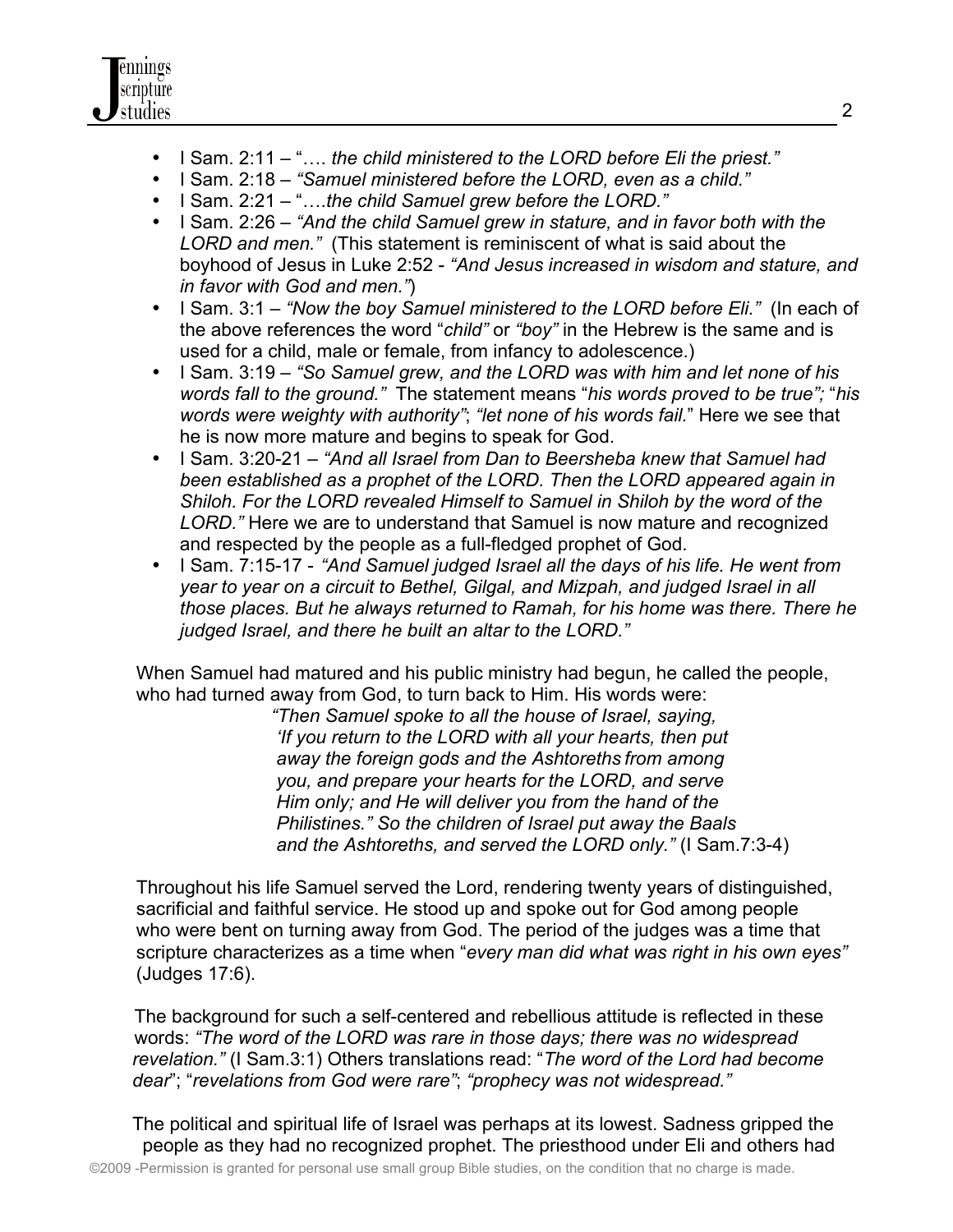fallen into very deep corruption. In this time of darkness God raised up a young boy, Samuel who became His servant and mouthpiece to the spiritually starved nation. This was the spiritual and cultural context in which Samuel was born and in which he served God and the people of Israel. He was God's voice of wisdom and warning in decadent times.

Samuel was a holy man of God. When he was old, he challenged the people to find fault with him if they could. Here are his words and the people's reply:

 *"I'm old and gray, and my sons are still here. I've led you faithfully from my youth until this very day. Look at me! Do you have any complaints to bring before GOD and his anointed? Have I ever stolen so much as an ox or a donkey? Have I ever taken advantage of you or exploited you? Have I ever taken a bribe or played fast and loose with the law? Bring your complaint and I'll make it right." "Oh no," they said, "never. You've never done any of that—never abused us, never lined your own pockets." "That settles it then," said Samuel. "GOD is witness, and his anointed is witness that you find nothing against me—no faults, no complaints." And the people said, "He is witness."*  (I Sam.12:2-5 *The Message*)

His holy life is testimony to his faith. There is no charge of sin in scripture against Samuel. He is highly respected and revered. Unlike many of God's servants through out history, there is no fault, failure or flaw recorded in Samson's character. He was a man of faith, a holy man of God whose manner of life, ministry and message reflected his close walk in communion with God.

# **A – Attentiveness to God's voice.**

 From an early age Samuel had a sensitive ear to hear the voice of God speaking to him. When but a boy in the temple God spoke to Samuel. One night God called to him four times before Samuel realized it was God not Eli the priest calling to him. The first three times he heard the voice of God he went to Eli. (I Sam.3:4-8) The fourth time Samuel answered as Eli had instructed him saying, *"Speak, for Your servant hears."*(I Sam.3:10)

It is interesting as well as instructive to review the different times and occasions when God spoke to Samuel. Let us take note of the pattern which unfolds in I Samuel: 3:4 – *"….the LORD called Samuel. And he answered, "Here I am!"*

- 3:6 *"Then the LORD called yet again, "Samuel!" So Samuel arose and went to Eli, and said, "Here I am, for you called me."*
- 3:8 *"And the LORD called Samuel again the third time. So he arose and went to Eli, and said, "Here I am, for you did call me." Then Eli perceived that the LORD had called the boy."*
- 3:10 *"The LORD came and stood and called as at other times, "Samuel! Samuel!"*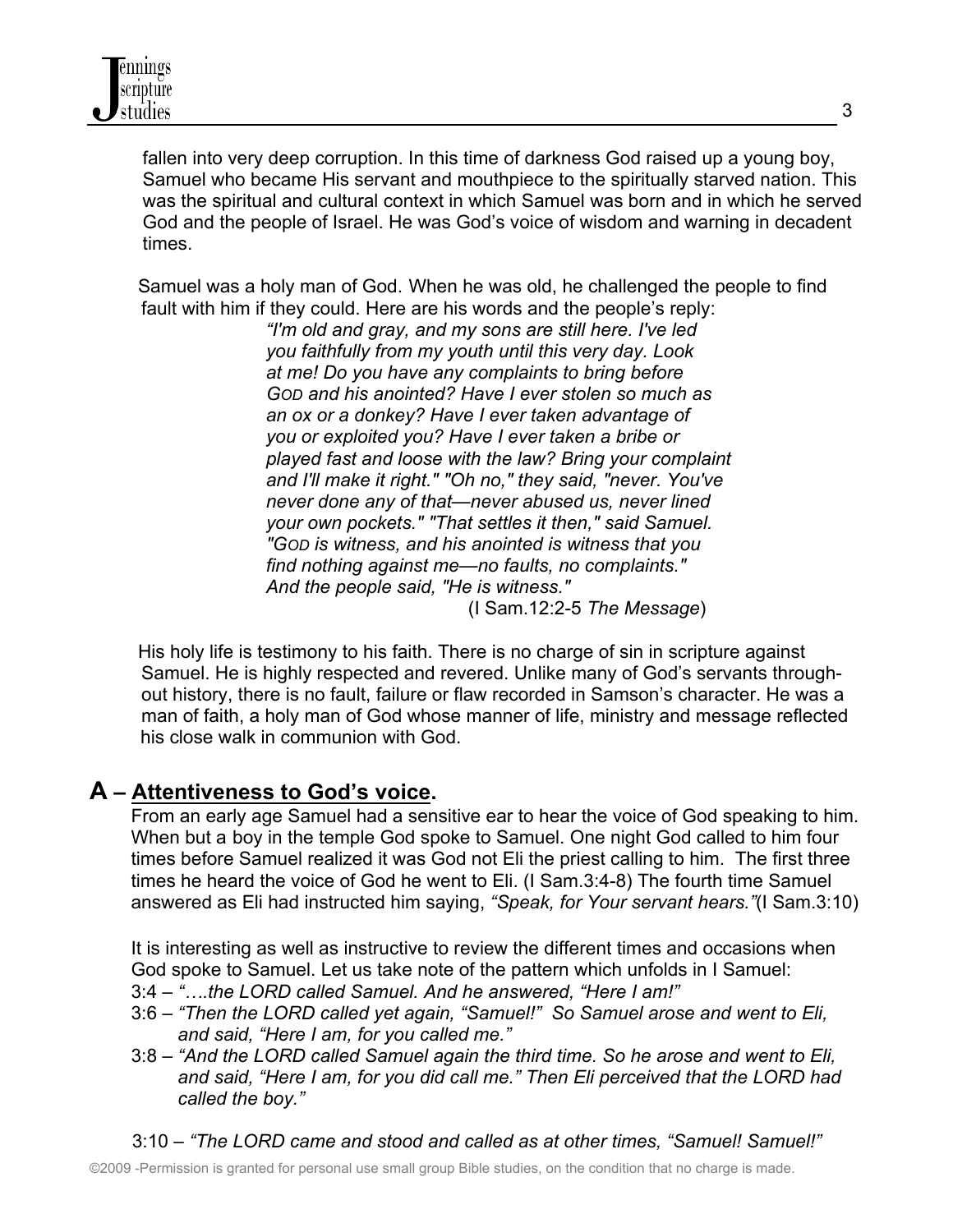

 *And Samuel answered, "Speak, for Your servant hears."*

- 3:11 *"Then the LORD said to Samuel…."* (He told him that he was going judge Eli's sons.)
- 8:7 *"And the LORD said to Samuel…."So Samuel told all the words of the LORD to the people who asked him for a king."* (Saul)
- 9:15 "*Now the LORD had told Samuel in his ear…."* (That Saul was coming to him.)
- 16:1 *"Now the LORD said to Samuel How long will you mourn for Saul…."*
- 16:7 *"The LORD said to Samuel do not look at his appearance…."* (David)
- 16:12 *"And the LORD said, "Arise, anoint him; for this is the one!" Then Samuel took the horn of oil and anointed him…."* (David)

 Faithfully, Samuel served God from an unusually early age. From the moment in the temple when Samuel recognized God's voice, he kept himself always ready and attentive to the instructions of that voice. The person who lives by faith must have keen spiritual ears. Spiritual sensitivity is necessary to hear God speaking. Seven times in the book of the Revelation of Jesus Christ, Jesus says, *"He who has an ear, let him hear what the Spirit says to the churches."* 

 I am not necessarily talking about the appendages on the sides of our heads when I speak of attentiveness to the voice of God or of having "*ears to hear what the Spirit says to the churches."* I am referring to that internal spiritual apparatus that is imparted to us when we become children of God that enables us to hear that "still small voice" of God speaking to us. It is the awakened conscience, the capacity to discern God's voice, among all the other voices, that vie for our attention. Only persons of faith have the ability to perceive when God is speaking. Samuel had keen spiritual auditory receptivity. Do you?

 Christians ought always to be attentive to the voice of God, always submissive to His will. He does not speak to us aloud as He did to Samuel in the temple, but He speaks to us through His written message to us, His holy Word. Every time we read His Word we hear His voice and we should be ready, as Samuel was, to say, "Speak, for your servant hears." God still speaks to those who take time to listen!

 Thomas a` Kempis summed it up well when he wrote, "Blessed indeed are those ears which listen, not for the voice sounding without, but for the truth teaching inwardly. Consider these things, O my soul, and hear what the Lord your God speaks."

### **I - Intercession for God's people.**

 Samuel was a man of prayer and perhaps his faith is best demonstrated in his prayers. Samuel's parents were praying parents. His mother, Hannah, prayed for a son before he was born (1:11-12 & 27) and praised God afterward in prayer for him. (2:1 ff) Samuel was born in answer to prayer and he lived in dependence upon prayer for his power in ministry. Some of the recorded times when he prayed are:

 I Samuel 7:5 - *"And Samuel said, "Gather all Israel to Mizpah, and I will pray to the LORD for you."*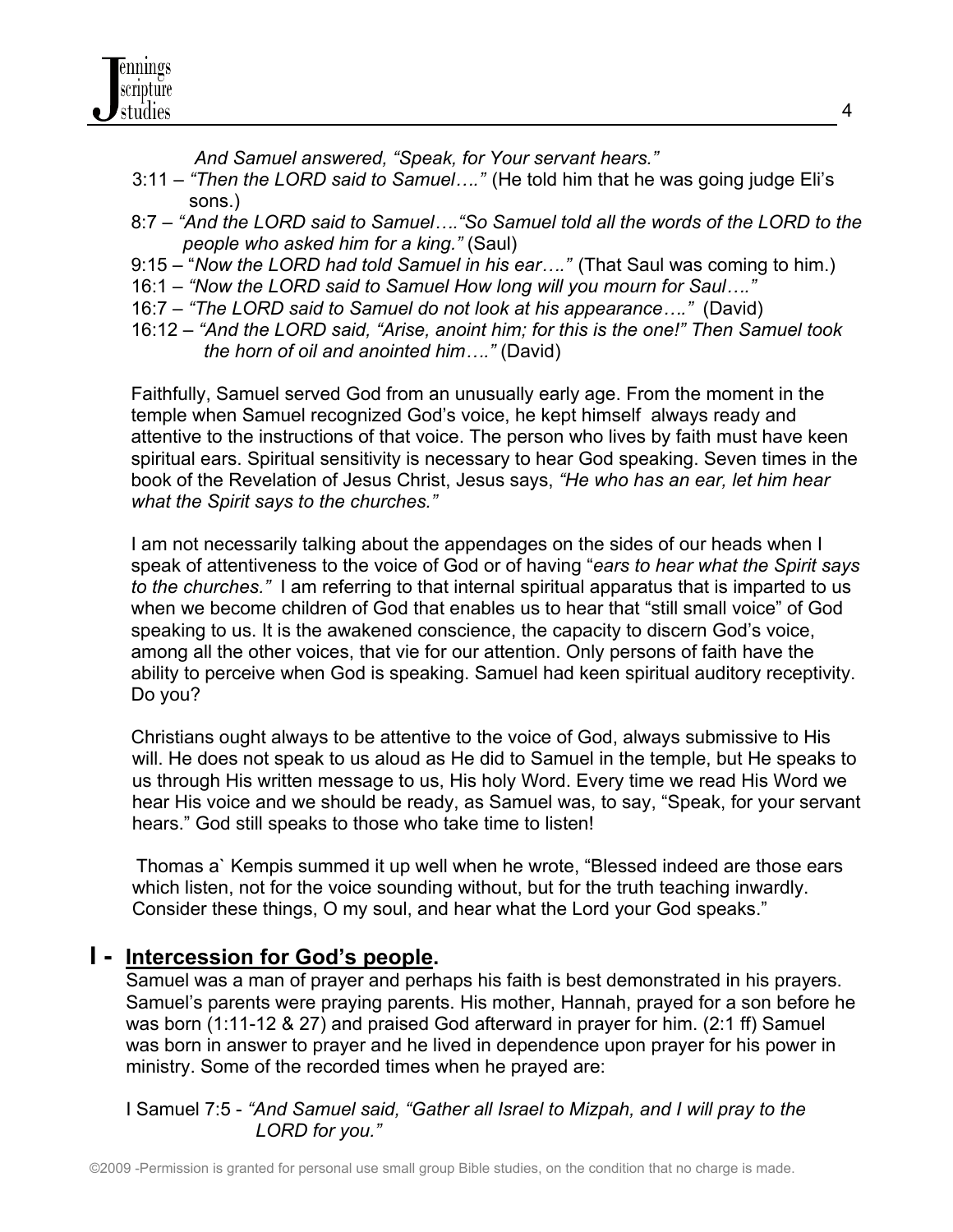| I Samuel 7:8 – "So the children of Israel said to Samuel, "Do not cease to cry out to the<br>LORD our God for us, that He may save us from the hand of the |
|------------------------------------------------------------------------------------------------------------------------------------------------------------|
| Philistines." The people knew Samuel to be a man of prayer.                                                                                                |
| I Samuel 7:9 - "Then Samuel cried out to the LORD for Israel, and the LORD answered                                                                        |
| him "                                                                                                                                                      |
| I Samuel 8.6 - "Give us a king to judge us." So Samuel prayed to the LORD."                                                                                |
| $\frac{1}{2}$ Samuel 12:23 $\pm$ "Moreover as for me far he it from me that I should sin against the                                                       |

*Im me that I should sin LORD in ceasing to pray for you."*

In I Samuel 12:17-19 we see an example of the prayer power of Samuel. We read: *"Now therefore, stand and see this great thing which the LORD will do before your eyes: Is today not the wheat harvest? I will call to the LORD, and He will send thunder and rain, that you may perceive and see that your wickedness is great, which you have done in the sight of the LORD, in asking a king for yourselves." So Samuel called to the LORD, and the LORD sent thunder and rain that day; and all the people greatly feared the LORD and Samuel. And all the people said to Samuel, "Pray for your servants to the LORD your God, that we may not die; for we have added to all our sins the evil of asking a king for ourselves."*

 Samuel was a man of prayer. He was a prophet and a prophet's prayers right wrongs, saves people, and heals situations. However, we do not need to be prophets in order to pray. We can and should pray everywhere (I Tim. 2:8); about everything (Phil.4:6) and always (Luke 18:1).

### **T- Truth-telling to Power.**

 It takes faith to stand up for righteousness and rebuke kings who have the power of life and death. Speaking God's truth to persons in power requires courage which faith supplies. Samuel, on several occasions, confronted King Saul about his sinful behavior.

 Exhibit "A" – When King Saul presumptively and disobediently intruded into the ministry of a priest and offered a burnt offering on the altar which was forbidden to all except priests, Samuel confronted him saying, *"What have you done?"* (I Sam. 13:11) *"You have done foolishly."* (I Sam. 13:13) *"Your kingdom shall not continue."* (I Sam. 13:14)

 Exhibit "B" – Again, when God told Saul to completely annihilate the Amalekites, he only partially obeyed, saving some of the loot. Samuel confronted him and said, *"For rebellion is as the sin of witchcraft, And stubbornness is as iniquity and idolatry. Because you have rejected the word of the LORD, He also has rejected you from being king."* (I Sam.15:23)

 Speaking truth to power is the right thing to do, however, it takes boldness, which faith provides, and often results in retaliation and rejection by those in the seat of power. There are many glaring examples of truth-tellers suffering as a result of faithfulness to God. Here are a few listed below:

• In Jeremiah chapter 26 we read about the prophet Jeremiah being mobbed in the temple for telling the people the truth: *"Now it happened, when Jeremiah had made an*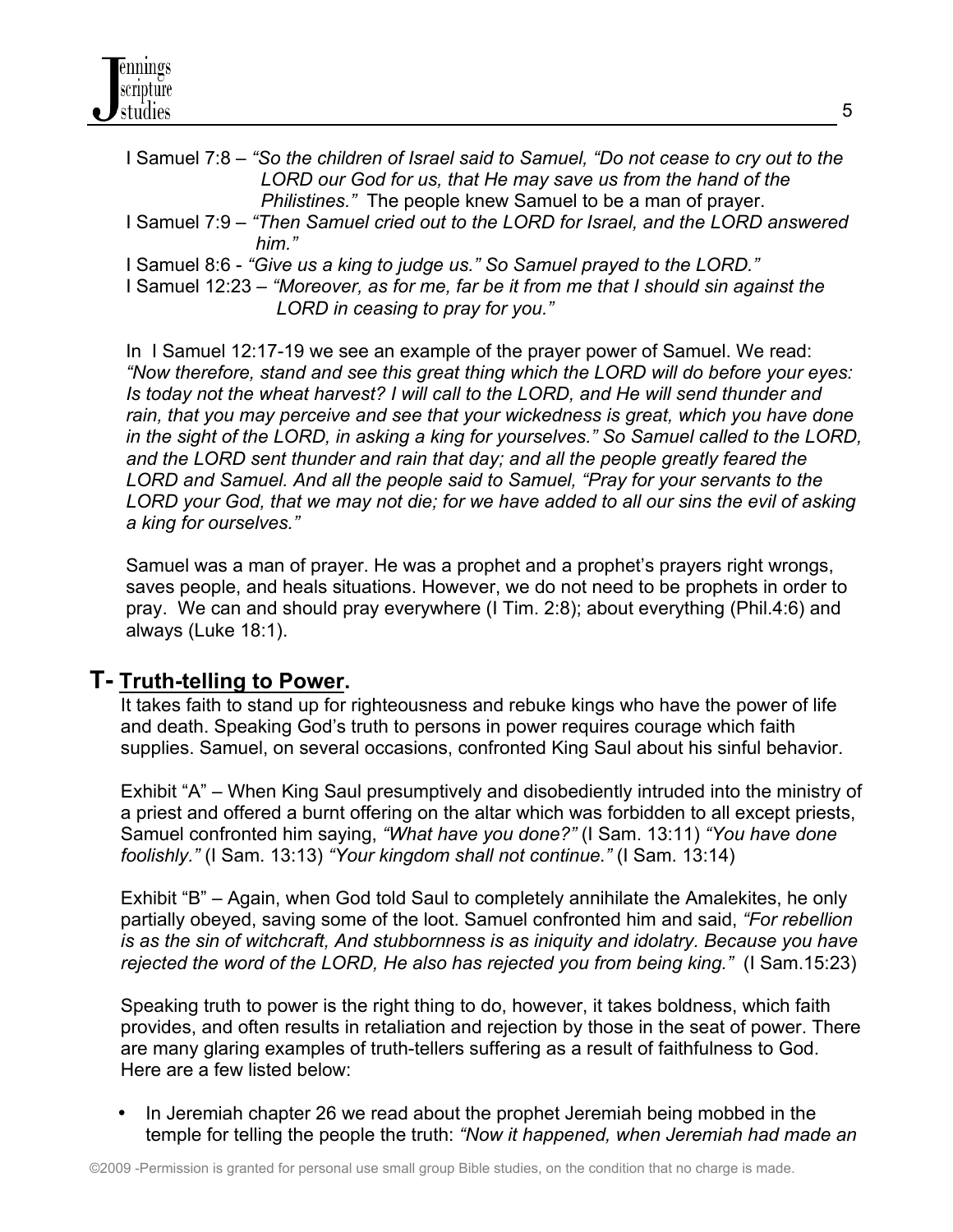end of speaking all that the LORD had commanded him to speak to all the people, that *the priests and the prophets and all the people seized him, saying, "You will surely die! Why have you prophesied in the name of the LORD, saying, 'This house shall be like Shiloh, and this city shall be desolate, without an inhabitant'?" And all the people were gathered against Jeremiah in the house of the LORD."* (Jer.26:8-9)

- In the same chapter, Urijah spoke the same message and was killed. It is recorded: *"Now there was also a man who prophesied in the name of the LORD, Urijah the son of Shemaiah of Kirjath Jearim, who prophesied against this city and against this land according to all the words of Jeremiah. And when Jehoiakim the king, with all his mighty men and all the princes, heard his words, the king sought to put him to death; but when Urijah heard it, he was afraid and fled, and went to Egypt. Then Jehoiakim the king sent men to Egypt: Elnathan the son of Achbor, and other men who went with him to Egypt. And they brought Urijah from Egypt and brought him to Jehoiakim the king, who killed him with* the sword and cast his dead body into the graves of the common people." (I Sam.26:20-23)
- Again, Jeremiah gave God's message and suffered for it. This is the account: *"Thus says the LORD: 'This city shall surely be given into the hand of the king of Babylon's army, which shall take it.'" Therefore the princes said to the king, "Please, let this man be put to death, for thus he weakens the hands of the men of war who remain in this city, and the hands of all the people, by speaking such words to them. For this man does not seek the welfare of this people, but their harm." Then Zedekiah the king said, "Look, he is in your hand. For the king can do nothing against you." So they took Jeremiah and cast him into the dungeon of Malchiah the king's son, which was in the court of the prison, and they let Jeremiah down with ropes. And in the dungeon there was no water, but mire. So Jeremiah sank in the mire."* (Jer. 38:3-6)
- Coming to the New Testament we have these words of Jesus:  *"O Jerusalem, Jerusalem, the one who kills the prophets and stones those who are sent to her! How often I wanted to gather your children together, as a hen gathers her chicks under her wings, but you were not willing! See! Your house is left to you desolate….'"* (Matthew 23:37-38) And then, the ultimate rejection: *"And when they had come to the place called Calvary, there they crucified Him…."* (Luke 23:33)
- Later, Stephen charged the Jewish leaders saying: *"You stiff-necked and uncircumcised in heart and ears! You always resist the Holy Spirit; as your fathers did, so do you. Which of the prophets did your fathers not persecute? And they killed those who foretold the coming of the Just One, of whom you now have become the betrayers and murderers, who have received the law by the direction of angels and have not kept it."* (Acts 7:51-52) *"Then they cried out with a loud voice, stopped their ears, and ran at him with one accord; and they cast him out of the city and stoned him."* (Acts 7:57-58)

 What is the point of listing these acts of terror against the tellers of truth? To show that people who have true faith must stand up and speak out when "truth is forever on the scaffold, wrong forever on the throne…."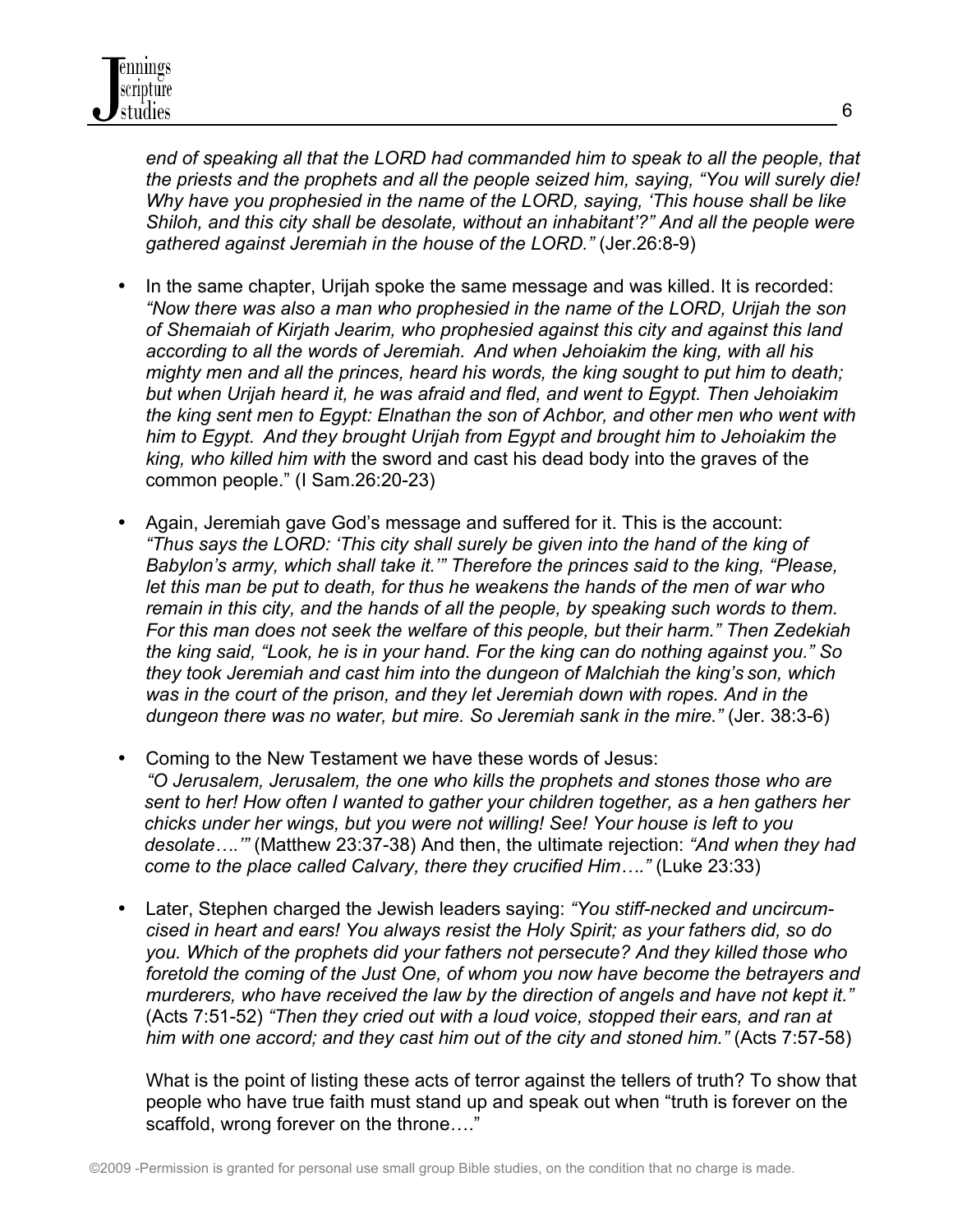# **H - Heralding of Divine Warnings.**

 Samuel was a judge in Israel for 20 years. His presence was intimidating, his message weighty. He rebuked Israel for their sins and warned of God's judgments. He upheld God's standards before the people and sometimes his pronouncements concerned things the people did not want to hear. For example, when Samuel went to Bethlehem to anoint David the next king of Israel, I Samuel 16:4 says that: *"When he arrived at Bethlehem, the elders of the town trembled when they met him."*

 Israel had a propensity for drifting away from the Lord and following false gods that the heathen nations around them followed. Samuel was always a correcting voice, calling them back to the true God. Sometimes they listened and turned back to the Lord as the following shows: *"Then Samuel spoke to all the house of Israel, saying, "If you return to the LORD with all your hearts, then put away the foreign gods and the Ashtoreths from among you, and prepare your hearts for the LORD, and serve Him only; and He will deliver you from the hand of the Philistines." So the children of Israel put away the Baals and the Ashtoreths, and served the LORD only."* (I Sam. 7:3-4)

 When the leaders of Israel came to Samuel and demanded that they have a king like the other nations around about them, Samuel warned them that they would suffer under a king. Samuel was given a message by God to communicate to Israel:

- The king will take your family (8:11-13),
- your fields (8:14),
- your farmhands (8:16),
- your flocks (8:17a) and, finally,
- your freedom (8:17b).

 They rejected Samuel's warnings as the following verses reveal: *"Nevertheless the people refused to obey the voice of Samuel; and they said, "No, but we will have a king over us, that we also may be like all the nations, and that our king may judge us and go out before us and fight our battles."* (I Sam. 8:19-20)

In his farewell speech, Samuel again challenged the people to love and serve the Lord. (I Sam. 12:7-25) Among his final words are these: *"….if you do not obey the voice of the LORD, but rebel against the commandment of the LORD, then the hand of the LORD will be against you, as it was against your fathers."* (I Sam.12:15) And, *"But if you still do wickedly, you shall be swept away, both you and your king."* (I Sam. 12:25)

 Samuel was a faithful judge leading Israel, a true prophet of God who lived by faith and repeated God's message to people who were resistant to it.

#### **CONCLUSION**

We have been studying the 11<sup>th</sup> chapter of Hebrews and the "Heroes of Faith." Samuel is mentioned as being one of the examples of a person of faith. In reviewing Samuel's life and ministry we have seen that his life of faith was an anchor for the drifting nation of Israel; a beacon for God in a dark time in the history of the nation and a voice proclaiming God's message and condemning evil.